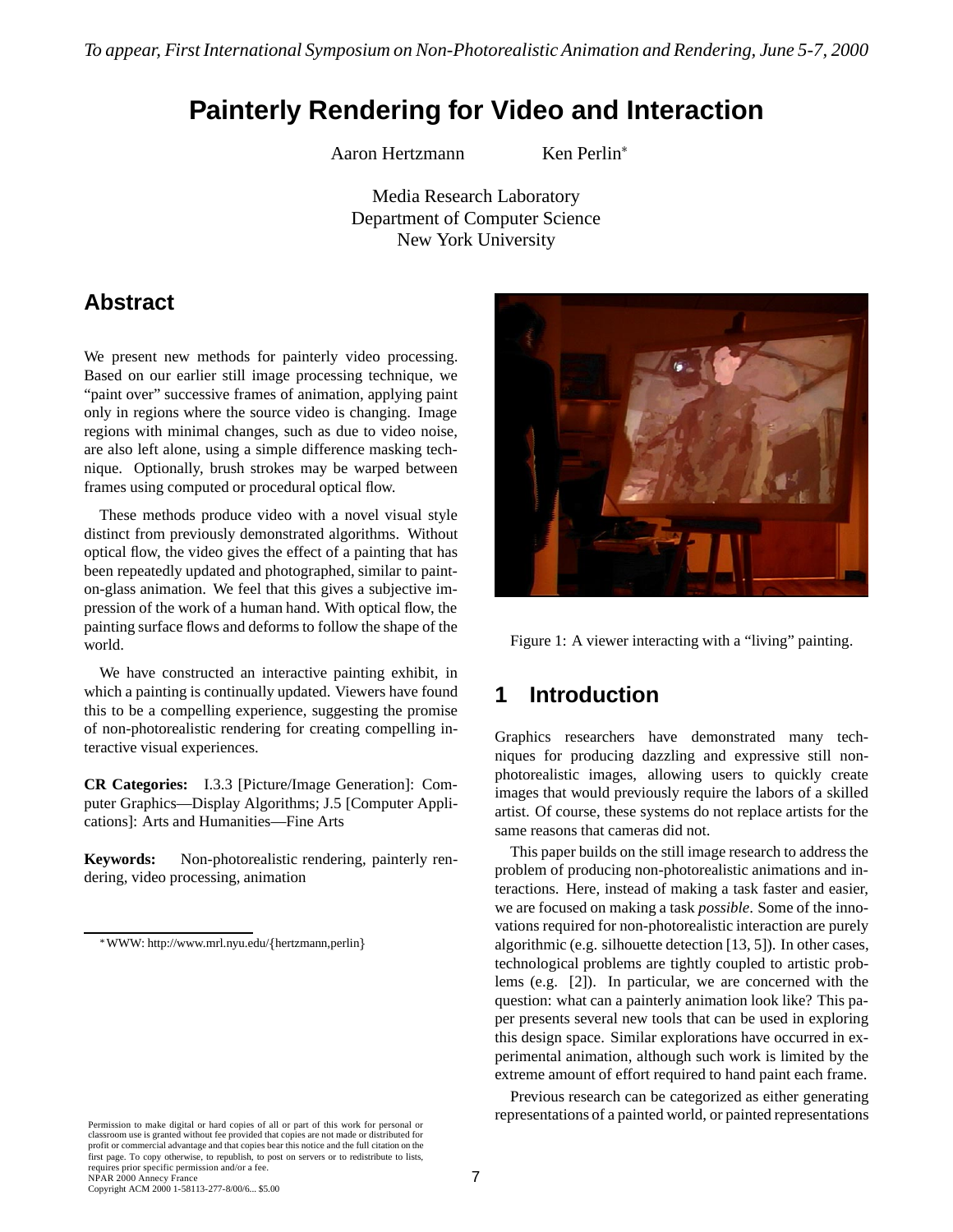of a world. The first of these approaches attaches stroke positions and sizes over time to 3D geometry [14, 12, 4]. This usually gives the appearance of a "Painted World," i.e. a world inhabited by brush strokes. In contrast, Litwinowicz [11] and Curtis [2] produce painted representations of the world, by allowing strokes to detach from geometry, in both space and time. We continue to explore this latter line of research.

Our goal in this research is to make tools to allow artists to create painterly animations and interfaces. For many applications, non-photorealistic animations and interfaces provide distinct advantages: visual appeal, the visual and emotional expression of physical media (e.g. brush strokes), informal and compelling interfaces, reduced requirements for geometric modeling (when processing 3D), and cultural references (e.g. animating existing paintings and styles).

#### **1.1 Related Work**

We now give a brief overview of research directly related to this paper; see [3] for a more thorough survey of nonphotorealistic rendering. Haeberli [6] described automatic and semi-automatic painterly rendering algorithms, extensions of which are now commonly used in commercial desktop publishing software. Meier [14] attaches particles to 3D objects by an automatic procedure, and places brush strokes to coincide with the particles; the Deep Canvas system [4] allows a skilled artist to paint curved strokes onto a model, and then animate the painting. Litwinowicz [11] uses optical flow to push short brush strokes along scene movements, and provides various tools [12] for editing/correcting flow and layering. Hertzmann [7] automatically paints still images with various stroke sizes and shapes; in this paper, we extend this method to processing video.

Previous work has applied interactive non-photorealistic rendering to 3D modeling [18, 8], technical illustration [13, 5, 15], education and entertainment [9]. The methods in this paper are aimed at the last of these goals: building tools that will allow artists to create compelling, enjoyable, and expressive video and interfaces.

#### **1.2 Overview**

This paper is organized as follows. We begin by reviewing our still image processing system, and show how this system is extended to video. We then describe difference masking techniques for reducing flickering in video, and the use of optical flow to push strokes so as to follow the scene motion. Several video experiments and an interactive exhibit are described, followed by discussion and future work.

# **2 Still Images**

In this section, we review a revised version of our still image processing algorithm; a detailed description can be found in [7]. This version uses a summed-area table [1] to quickly compute blurred images. Furthermore, the paint function takes an extra parameter, which allows us to choose whether to force the first paint layer to cover the canvas.

The algorithm paints a rough sketch of the image with large brush strokes, and then refines it with smaller brush strokes, but only in regions where the painting does not closely match the source image (e.g. where there is fine detail in the source).

**function** *paint*(Is, *// source image*

Ip, *// canvas; initially blank for still images*  $R_1:$ : $R_n$ , // brush sizes *firstFrame*) *// boolean; true for still images* Create a summed-area table A from  $I_s$ *refresh firstFrame* **foreach** brush size  $R_i$ , from largest to smallest, **do** Use A to compute a blurred reference image  $I_{R_i}$  $grid \leftarrow f_gR_i$ Clear depth buffer **foreach** position  $(x, y)$  on a grid with spacing *grid M*  $\leftarrow$  the region  $[x - grid/2...x + grid/2,$  $y = grid/2...y + grid/2]$  $areaError \leftarrow \sum_{(i,j)\in M} ||I_p(i,j) - I_{R_i}(i,j)||$ <br>**if** refresh **or**  $areaError > T$  **then**  $(x_1, y_1) \leftarrow \arg \max_{(i,j) \in M} ||I_p(i,j) - I_{R_i}(i,j)||$  $paintStroke(x_1, y_1, I_p, R_i, I_{R_i})$  $refresh \leftarrow false$ 

*paintStroke* is the contour-following procedure defined in [7]. It produces a set of sparse control points, from which a smooth curve is computed by cubic B-spline subdivision. Strokes are painted as triangle strips using graphics hardware. Strokes are given random depth-buffer values to simulate the appearance of painting the strokes in random order. In this paper,  $|| \cdot ||$  denotes Euclidean distance in RGB space.  $f_q$  is a constant factor defined by the painting style.

# **3 Video**

### **3.1 Painting Over**

The simplest method for generating painterly video is to apply a still image filter to each frame independently. As has been previously observed in the literature, subtle changes in the input can cause dramatic changes in the output, creating severe flickering in the output video. This flickering can be characterized as static areas of the scene that are painted differently in each frame. This flickering changes the character of the input and distracts from the action in ways that are usually undesirable.

The algorithm presented in the previous section leads to a natural approach to improving temporal coherence. The first frame of the video sequence is painted normally. For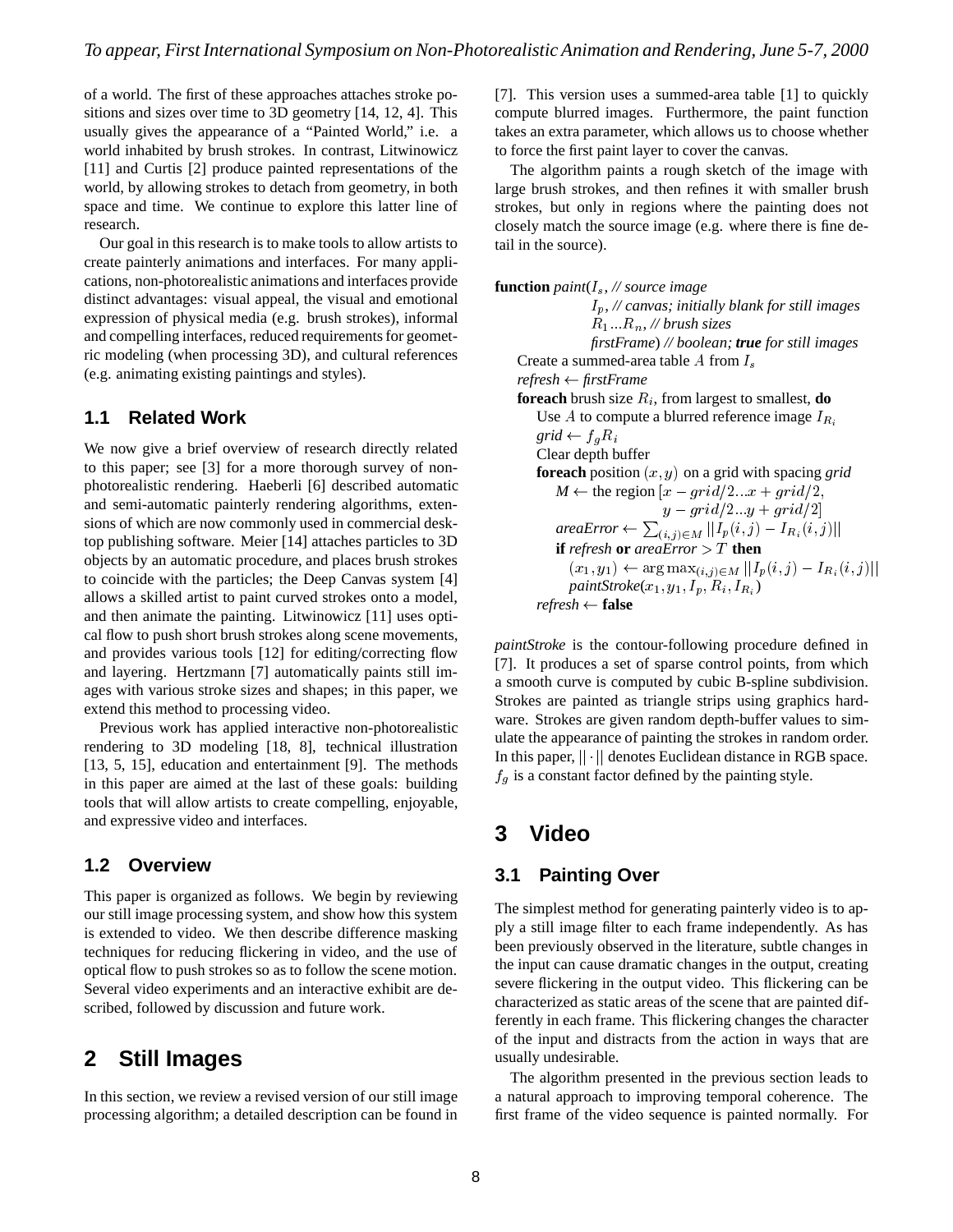each successive frame, we "paint over" the previous frame<sup>1</sup>. This means that the painting of the first frame is used as the initial canvas for the second frame. The *paint* procedure is called with this initial canvas and *firstFrame* is set to **false**. Consequently, unchanging regions of the video frame will be left unchanged when the painting style is reasonably faithful to the source image.

This method produces video with the appearance of a painting that has been repeatedly painted over and photographed. This style is similar to the paint-on-glass style in experimental animation, such as the work of Alexander Petrov.

Though painting-over does improve temporal coherence, flickering remains a problem, when a static region of a video frame differs from the corresponding region of the previous painted frame. This discrepancy can occur in several cases. A significant source of error is video noise, which can cause static areas of the scene to be repainted each frame. Another source of difference is stylization and "sloppiness" in the painting: many painting styles produce images that radically diverge from the input. We address this problem by performing *difference masking*: we paint only in portions of the video which contain significant motion. In offline processing, we measure the sum of the differences between an image region for the current frame and the corresponding region for the previous frame. In terms of the above pseudocode, this amounts to adding the following test to the inner loop of *paint*:

$$
\frac{1}{|M|}\sum_{(i,j)\in M}||I_{t+1}(i,j)-I_t(i,j)||>T_V
$$

where  $I_t$  and  $I_{t+1}$  are successive video frames. If the test fails, then no stroke may be placed for the region  $M$ . Hence, the conditional in *paint* becomes: "**if** *refresh* **or** (*frameDiff*  $> T_V$  and *areaError*  $> T$ )," where *frameDiff* is the sum of the differences over  $M$ . For interactive applications, we use a faster test that averages over an image region and compares this average to the previous frame's average:

$$
\frac{1}{|M|}\left\|\sum_{(i,j)\in M}I_{t+1}(i,j)-\sum_{(i,j)\in M}I_t(i,j)\right\|>T_V
$$

This test is computed in constant time using the summedarea table.

An example sequence is shown in Figure 2.

This difference masking method will not detect gradual changes over time, such as a fade-in or fade-out. We use a variation on this method for such input sequences, *cumulative difference masking*. A running cumulative sum of the region image difference is kept for each region M at each scale. The cumulative sum is updated at each frame. When a cumulative sum exceeds  $T_V$ , it is reset to zero and a stroke is painted.

### **3.2 Frame Rate**

Video frame rate is an important factor in producing painterly animation. In 30 Hz video, even minor flickering can become highly objectionable, and the paint-over method typically produces severe flickering in noisy or moving image regions. A more fundamental issue is that 30 Hz video can look "too real:" the underlying motion and shape is integrated so well by the human visual system that the video begins to take on the character of ordinary video with bad artifacts, rather than of a moving painting.

We find that 10-15 frames per second works well: enough of the underlying motion is preserved without too much realism, and flickering is much less objectionable. These frame rates lend a stronger subjective impression of being handpainted, especially at 10 Hz, and especially for animations with very little motion. It is not entirely obvious why; perhaps we can mentally interpolate the human action of placing each stroke between frames, or perhaps we are used to seeing hand-made animations at lower frame rates (animation shot on "twos" is typically 12 fps or 15 fps). However, reducing the frame rate is not always an option, especially for live-action footage where a change in frame rate significantly alters the character of the movie.

The choice of frame rate is part of a larger tradeoff between abstraction and fidelity to the input. It appears that a similar frame rate was also used for "Impressions of San Francisco" [10]. In *What Dreams May Come,* [12] these problems were overcome by stylized motion and hand-edited motion vectors.

### **3.3 Optical Flow**

In the above paint-over algorithm, brush strokes stay fixed on the image plane, even when the underlying object is moving. This gives the unusual, stylized effect of a continuallysmudged image plane, and is sometimes undesirable. Alternatively, we can move the brush strokes with the objects, as suggested by Meier [14]. Litwinowicz [11, 12] proposed using optical flow to move brush strokes along the directions of scene motion. We use this idea by warping the image and painting-over. (Other features of Litwinowicz' method are more difficult to adapt.) Warping strokes also reduces flickering, since the image being painted over should be a closer match to the new video frame.

Optical flow is a measurement of object movement in a video sequence; it is defined as the projection of world motion vectors onto the image plane. Given an object that projects to a pixel  $(x, y)$  in frame t of a video sequence, let  $(x', y')$  be the projection of that same pixel in frame  $t + 1$ . If the object is visible in each frame, then the optical flow for that pixel is given by  $F(x, y, t)=(x'-x, y'-y)$ . We use Simoncelli et al.'s [16] probabilistic variant of coarse-to-fine differential estimation to compute optical flow.

<sup>&</sup>lt;sup>1</sup>This method was demonstrated in the video portion of [7]. This method also appears to be employed by Studio Artist [17].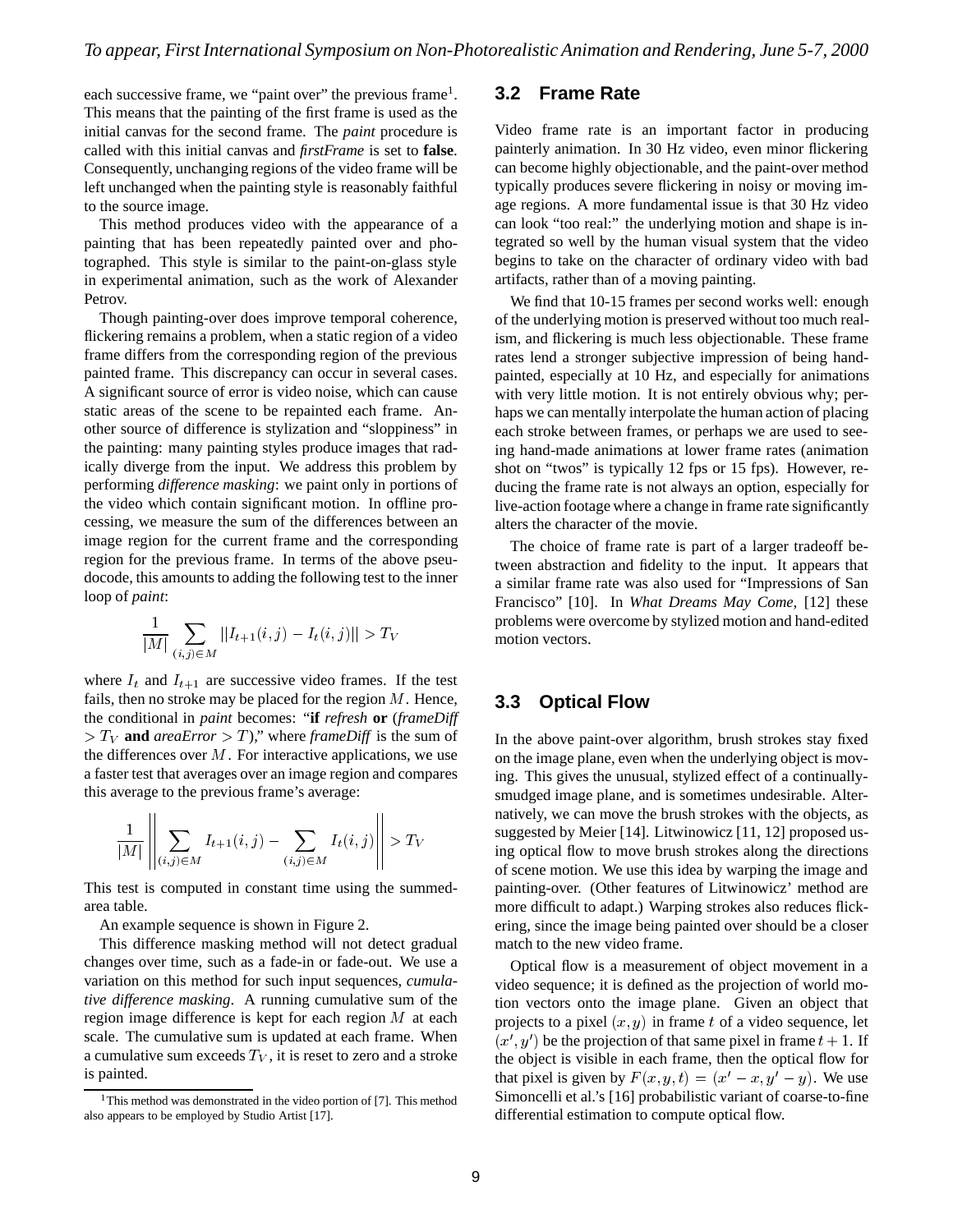The flow-based painting algorithm is as follows:

#### Paint the first frame

For each successive frame:

Warp previous source frame to current for difference mask Warp all brush stroke control points to the current frame Paint the current frame over the warped painting

As with previous methods, we warp control points, not the bitmap. Warping the image can distort it in unpaintlike ways — given an ideal flow field, it would give the look of texturemapping the painting onto the world.

Since we warp strokes by their control points and rerender, we must store all brush strokes in memory. Consequently, many brush strokes build up over time. We periodically cull strokes that are completely hidden, by rendering every stroke with a unique color and determining which colors are not shown.

Processing a sequence with optical flow produces a noticeably different effect than without. Instead of being continually repainted each frame, regions of the image move and shift to follow the surfaces in the scene. In our experiments, the look is of a wet, viscous canvas where brush strokes warp to match the video. The appearance is in large part due to the quality of the computed flow field — the flow algorithm does not detect discontinuities in the flow, producing a smooth flow field.

This painting style is somewhat similar to experimental animation with wet paint on glass (e.g. the work of Caroline Leaf), pinscreen, or sand animation. However, these techniques are limited by the media in their use of color, and are usually monochromatic.

Using a flow field other than the computed optical flow produces interesting effects. For example, processing video or even a still image with a nonzero constant flow field gives a sense of motion in a still world (Figure 5). Painting with user-defined flow fields is an intriguing avenue for artistic exploration. Note that the paint-over algorithm without optical flow is a special case of the optical flow algorithm, with  $F(x, y, t) \equiv (0, 0).$ 

# **4 Experiments**

#### **4.1 Music Video**

We applied our techniques to footage of a jazz recording session. We broke the input footage into large segments, and processed each piece separately. Painting styles were chosen for visual appeal and to enhance the changing mood and intensity of the music. Although no specific formula was used, we found ourselves using some general design patterns: larger brush strokes (more abstract) were used during intense passages and meditative passages; smaller (less abstract) strokes were used in transitional passages; expressionistic styles (more active and abstract) were used mostly during the most intense passages and during solos. We processed almost all of the video at 15 frames per second, and did not use optical flow. The camera was moving at all times, so difference masking had relatively little effect. Cross-fades in the source video produced the effect of one moving shot being painted over another moving shot. When combined with a dramatic camera motion, a cross fade often appeard no longer as a fade, but as a smooth motion from one view to another. Excerpts are shown in Figure 4 and the accompanying video.

### **4.2 A "Living" Painting**

We wanted to demonstrate our methods in an experience that would be immediately accessible to an outside visitor. We fed the output from a video camera into a PC, painted it, and projected it onto a large stretched canvas (Figure 1). The result appears on the canvas as a continually-updated painting that visitors can interact with and be a part of. The system runs on a 350 MHz Pentium II, with a Matrox video card and an Intergraph graphics board.

The system achieves a frame rate of 1-4 frames per second depending on the amount of motion in the scene; our system is not currently fast enough to include optical flow in the loop. However, at this frame rate, flickering cannot occur. We do not double buffer, allowing the visitor to watch the strokes appear on the canvas as they are created. Difference masking ensures that the painting only changes where there is motion in the scene. This is especially important for the more abstract painting styles in which the entire image would otherwise refresh each frame. Sample images are shown in Figure 6.

Our system was demonstrated at a recent exhibition. We found that users tended to spend a long time in front of the canvas creating various painterly renderings of their own faces and bodies. People also enjoyed watching other people create paintings. All participants seemed to immediately understand and accept the process.

# **5 Discussion and Future Work**

We have presented new styles for painterly animation. The paint-over and difference masking methods give the subjective impression of a painting that is continually being painted over by a human hand. The use of estimated optical flow distorts the brush strokes to follow the scene motion. Procedural and hand-designed optical flow fields can be used to add motion and life to video.

These methods are designed to be simple and fast. Highend animation will require more sophisticated methods, as well as better artistic control over the animation.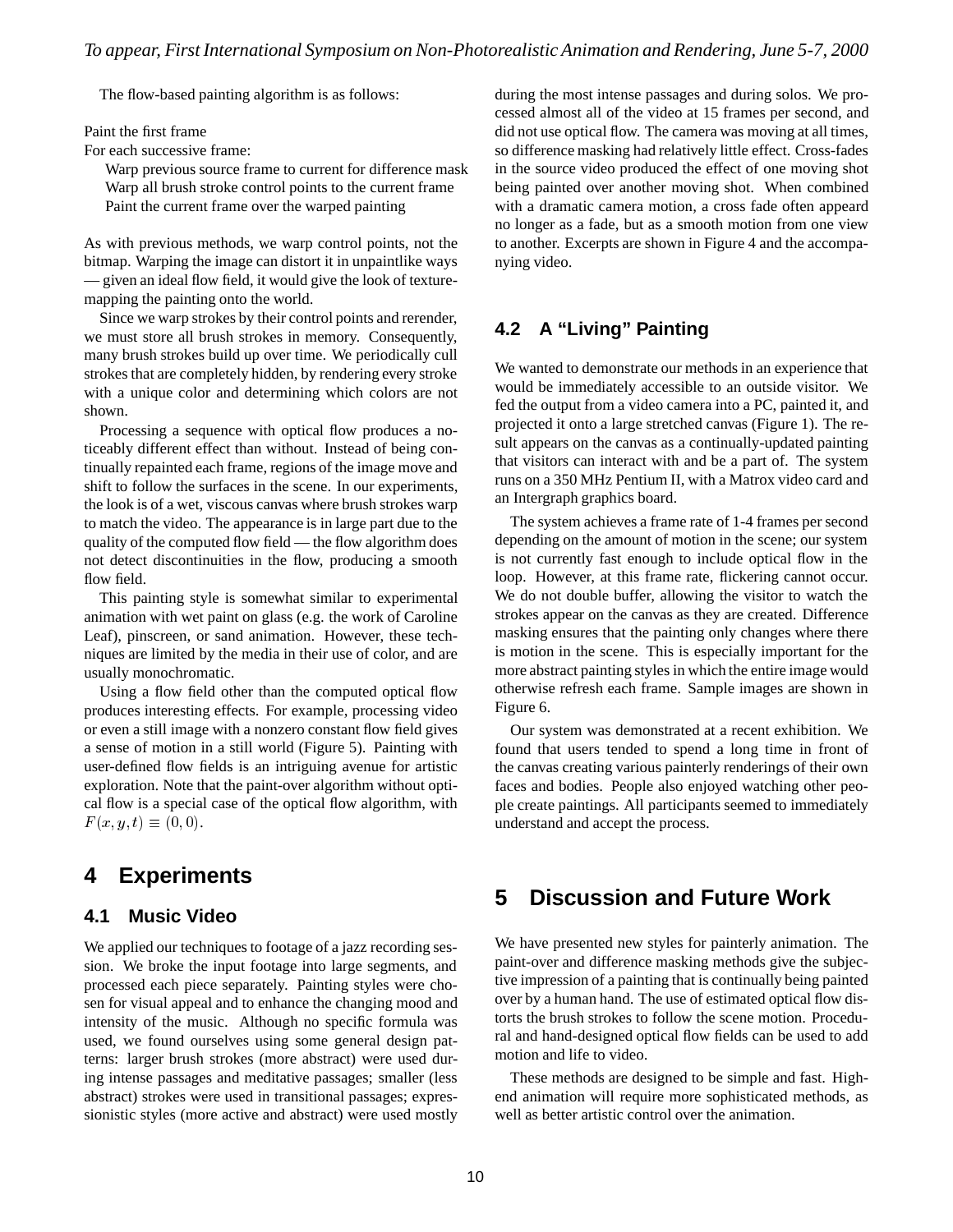

Figure 2: Consecutive frames of a video using paint-over and difference masking



Figure 3: Consecutive frames from a painting using optical flow, paint-over and difference masking.

# **Acknowledgments**

We are grateful for the contributions of the following individuals: Clilly Castiglia and Jay Konopka for video and systems support, Eero Simoncelli for optical flow code, and Erik Friedlander and Mike Landy of SIAM Records for music video footage. The first author is supported by NSF grant DGE-9454173.

# **References**

- [1] Franklin C. Crow. Summed-area Tables for Texture Mapping. *Computer Graphics (Proceedings of SIGGRAPH 84)*, 18(3):207–212, July 1984.
- [2] Cassidy Curtis. Loose and Sketchy Animation. In *SIG-GRAPH 98: Conference Abstracts and Applications*, page 317, 1998.
- [3] Cassidy Curtis, Amy Gooch, Bruce Gooch, Stuart Green, Aaron Hertzmann, Peter Litwinowicz, David Salesin, and Simon Schofield. *Non-Photorealistic Rendering*. SIGGRAPH 99 Course Notes, 1999.
- [4] Eric Daniels. Deep Canvas in Disney's Tarzan. In *SIGGRAPH 99: Conference Abstracts and Applications*, page 200, 1999.
- [5] Bruce Gooch, Peter-Pike J. Sloan, Amy Gooch, Peter Shirley, and Richard Riesenfeld. Interactive Technical Illustration. In *Proc. 1999 ACM Symposium on Interactive 3D Graphics*, April 1999.
- [6] Paul E. Haeberli. Paint By Numbers: Abstract Image Representations. In Forest Baskett, editor, *Computer Graphics (SIGGRAPH '90 Proceedings)*, volume 24, pages 207–214, August 1990.
- [7] Aaron Hertzmann. Painterly Rendering with Curved Brush Strokes of Multiple Sizes. In *SIGGRAPH 98 Conference Proceedings*, pages 453–460, July 1998.
- [8] Takeo Igarashi, Satoshi Matsuoka, and Hidehiko Tanaka. Teddy: A Sketching Interface for 3D Freeform Design. *Proceedings of SIGGRAPH 99*, pages 409–416, August 1999.
- [9] Michael A. Kowalski, Lee Markosian, J. D. Northrup, Lubomir Bourdev, Ronen Barzel, Loring S. Holden, and John Hughes. Art-Based Rendering of Fur, Grass, and Trees. *Proceedings of SIGGRAPH 99*, pages 433–438, August 1999.
- [10] Peter Litwinowicz. Impressions of San Francisco. In *Electronic Theater Program*, number 120 in SIGGRAPH Video Review, 1997.
- [11] Peter Litwinowicz. Processing Images and Video for an Impressionist Effect. In *SIGGRAPH 97 Conference Proceedings*, pages 407–414, August 1997.
- [12] Peter Litwinowicz. Image-Based Rendering and Non-Photorealistic Rendering. In Stuart Green, editor, *Non-Photorealistic Rendering*, SIGGRAPH Course Notes. 1999.
- [13] Lee Markosian, Michael A. Kowalski, Samuel J. Trychin, Lubomir D. Bourdev, Daniel Goldstein, and John F. Hughes. Real-Time Nonphotorealistic Rendering. In *SIGGRAPH 97 Conference Proceedings*, pages 415–420, August 1997.
- [14] Barbara J. Meier. Painterly Rendering for Animation. In *SIG-GRAPH 96 Conference Proceedings*, pages 477–484, August 1996.
- [15] Ramesh Raskar and Michael Cohen. Image Precision Silhouette Edges. *1999 ACM Symposium on Interactive 3D Graphics*, pages 135–140, April 1999.
- [16] Eero P Simoncelli, Edward H Adelson, and David J Heeger. Probability Distributions of Optical Flow. In *Proc. IEEE Conference of Computer Vision and Pattern Recognition*, June 1991.
- [17] Synthetik Software. Studio Artist 1.1. Software package.
- [18] Robert C. Zeleznik, Kenneth P. Herndon, and John F. Hughes. SKETCH: An Interface for Sketching 3D Scenes. In *SIG-GRAPH 96 Conference Proceedings*, pages 163–170, August 1996.